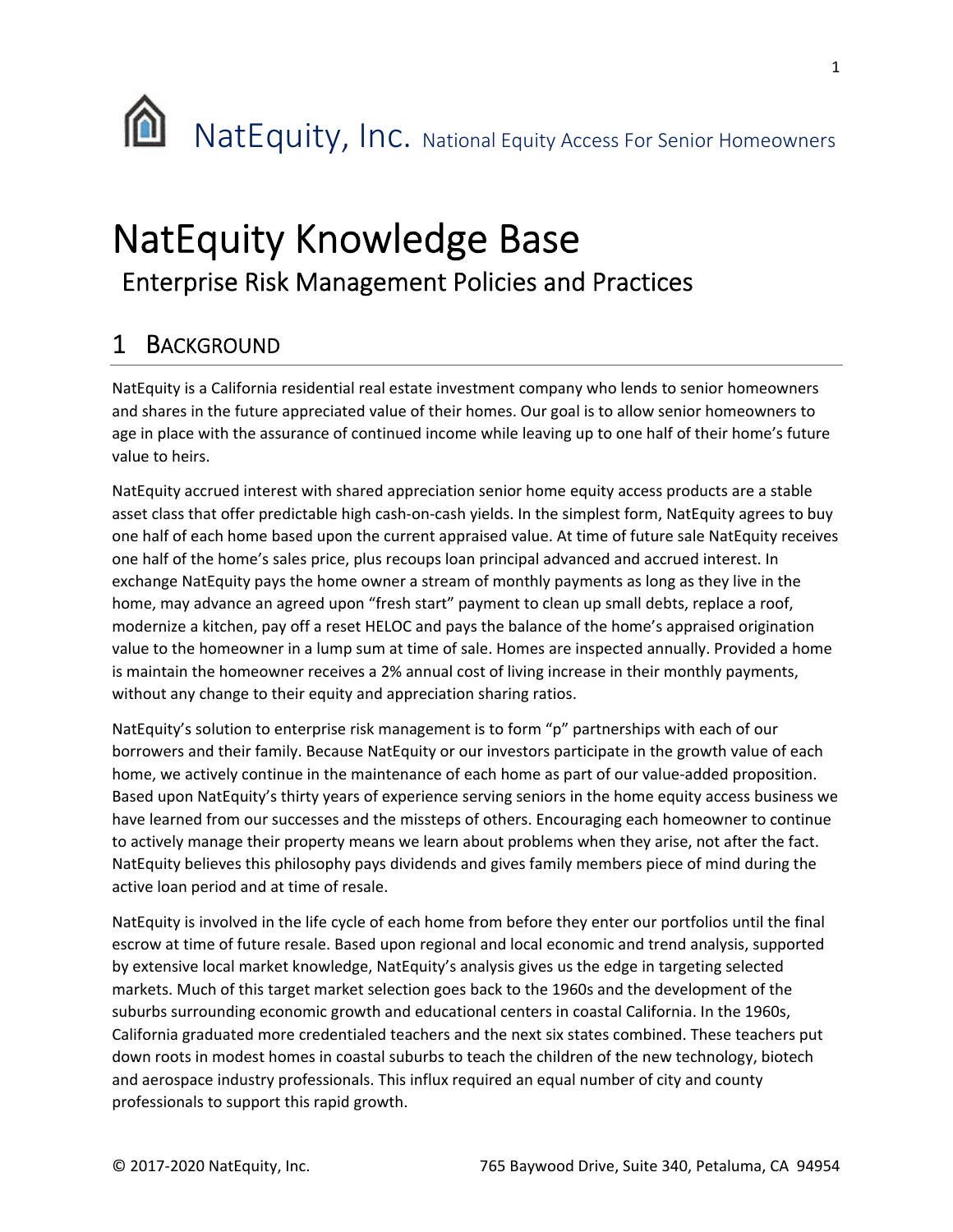These modest \$25‐\$50,000 homes are now valued at \$1,250,000 or more. The consistent growth of new companies in these coastal job centers has supported 6% average compound annual home price appreciation for thirty years – a phenomena not seen anywhere else in America. These once young professionals either have or are retiring. A CalPERS retiree who is now 75 years of age, retired ten years ago with \$900 of monthly benefits. At 2% per year cost of living adjustment, that is now \$1,300 per month. The reality is that it is hard to live on \$1,300 per month at a time when interest rates on savings are near zero.

Home equity access, aka Reverse Mortgage, loan underwriting and servicing for much of the last thirty years has been guided by FHA's lax policy applied to the HUD Home Equity Conversion Reverse Mortgage (HECM) program. Because of the Government guaranty backstop on these loans sold to investors, both loan underwriting and servicing costs were held to a minimum. This led to epic abuse at taxpayer expense. The exception was Transamerica HomeFirst who introduced the first share appreciation equity access product in 1992 and who retained ownership of all contracts in an internally managed portfolio. This portfolio was sold in 1999 to a Wall Street investment bank who broke the portfolio up into Aaa rated SASCO‐RM bonds. The last of these bonds matured in 2017. All were successful in meeting bond indenture conditions for investor payout.

Four principle factors drive a senior homeowner to access the equity they have built up in their home:

- 1. Low interest rates on savings,
- 2. The need for extra monthly cash flow to support the staggeringly high payments on that once cheap Home Equity Line of Credit (HELOC) that has now reset as an amortized 10‐year loan,
- 3. The final trigger is deferred home maintenance that cannot be put off (think leaky roof), and lastly,
- 4. The desire to modernize your home to make it a more comfortable and enjoyable place to live.

## 2 HOLISTIC RISK MANAGEMENT

NatEquity's life cycle risk management solution begins with deep knowledge of the communities and homeowners we serve. The steps that follow seem logical but are seldom been practiced by others in the home equity access service community:

- 1. Property inspection at the time of loan origination tailored to identify and correct problems that, if left unaddressed, would not allow the home to grow in value similar to the surrounding community.
- 2. Homeowner credit analysis and financial planning to support California's mandatory requirement of housing counseling before a senior my enter into a "reverse mortgage".
- 3. Repair or replace infrastructure items to ensure the home is a save place to live and function.
- 4. Calendar items likely needing repair or replacement in the future.
- 5. Work with homeowners to satisfy their desire for a modernized kitchen and bathrooms to better enjoy their home while they live in and manage this growth asset.
- 6. Maintain quarterly contact with each homeowner to better assess their needs when they arise.
- 7. Annually assess the renewal of each home's replacement value homeowner's insurance policy.